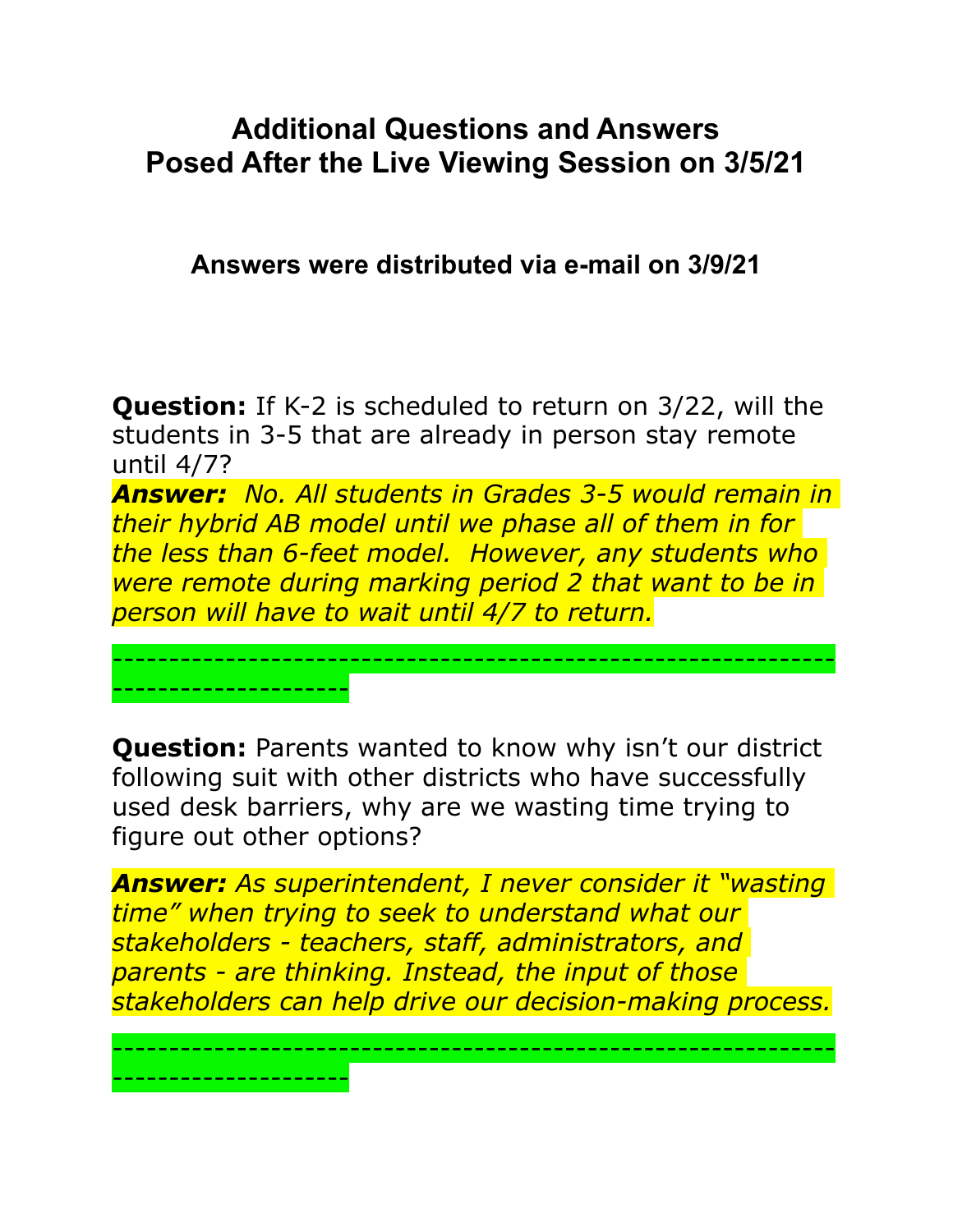**Question:** State transportation doesn't require double masking or face shields, why are our buses requiring them?

*Answer: As we follow CDC guidelines, we need barriers when students are inside six feet on the buses. Presently, we can seat 20 students at six feet apart on a large bus. Going inside 6 feet will require a barrier.*

----------------------------------------------------------------

**Question:** Can we ask Dr Cox to clarify if moving to a 4 day week is on the table for elementary?

---------------------

---------------------

---------------------

**Answer:** This is a topic I will continue to discuss with stakeholders.

----------------------------------------------------------------

**Question:** Concern that face shields are very hot, condensation, especially for those that wear glasses.

*Answer: These are good points of emphasis, and I understand your perspective. We are currently evaluating all options.* 

----------------------------------------------------------------

**Question:** We are getting asked if there is a minimum distance that the district would require? We are getting asked if everyone is all back and classes range from 20-28 kids in each class ... realistically what is the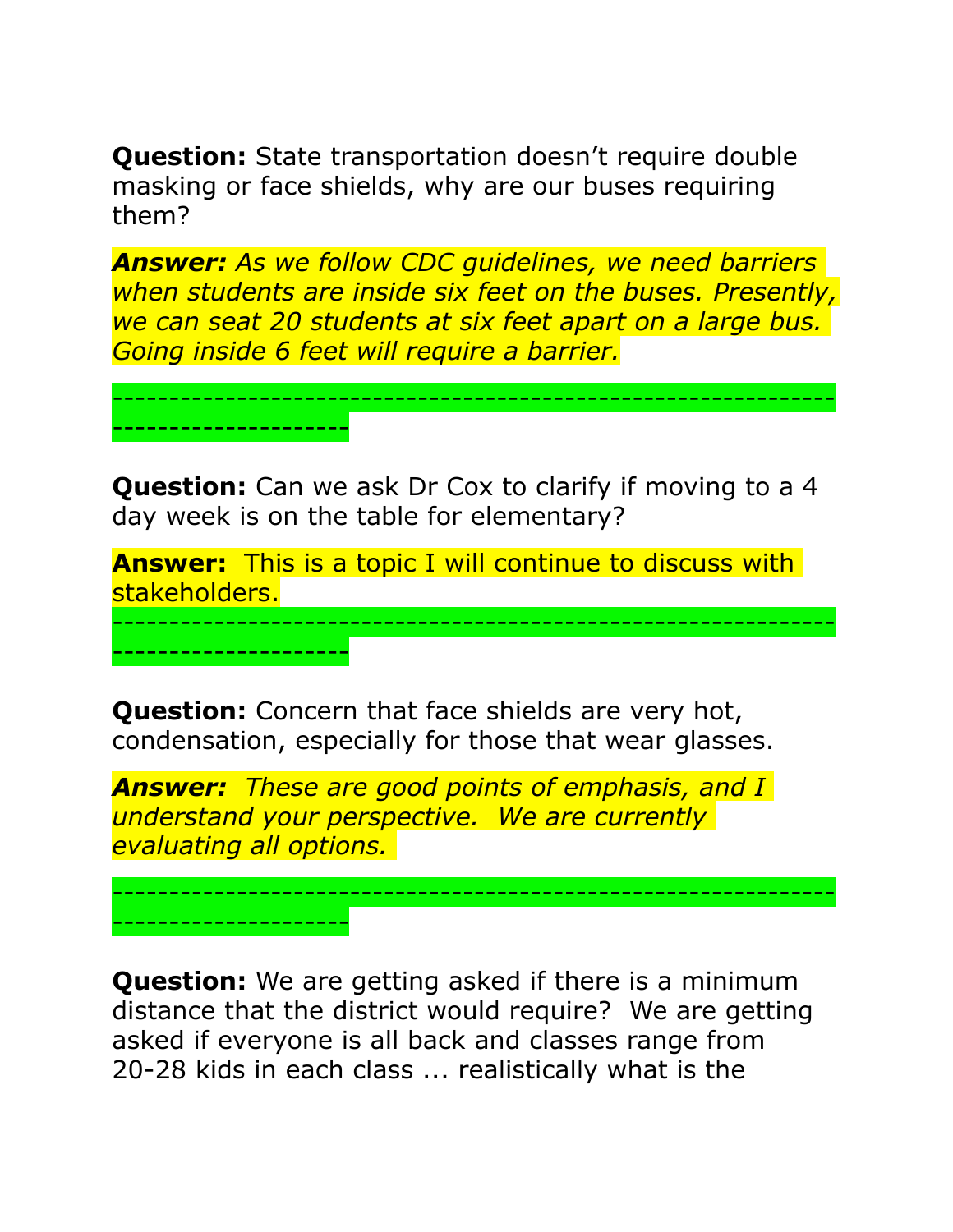distance between the kids? And if the district has a minimum requirement like a 3 foot minimum?

---------------------

---------------------

*Answer: At this point in time, the District does not plan to go inside 3 feet of social distancing between students.*

----------------------------------------------------------------

**Question:** My son's 1st grade class currently has 12 students in-person and 4 online learners. Some may choose to return in-person, some may not. If no one returns OR if one or two kids do, and they were able to still maintain the same 6 ft distance as they have now in the classroom....would that eliminate the need for all of these added precautions? Until it became necessary, if more students returned? Or will they have to add all of this EVEN IF no additional students return?

*Answer: If the number of students means students lose 6 feet social distancing, barriers or protective shields will be needed. If the numbers in attendance results in students still having 6 feet, they would not need the barriers or protective shields.*

----------------------------------------------------------------

Question: Someone asked if we have the funds to cover the partitions, My

question is, are we sure we're able to secure the amount of partitions needed? Especially if other schools across the country are in a similar boat. Have we confirmed that the needed supply is available?

*Answer: The answer to both questions is yes.*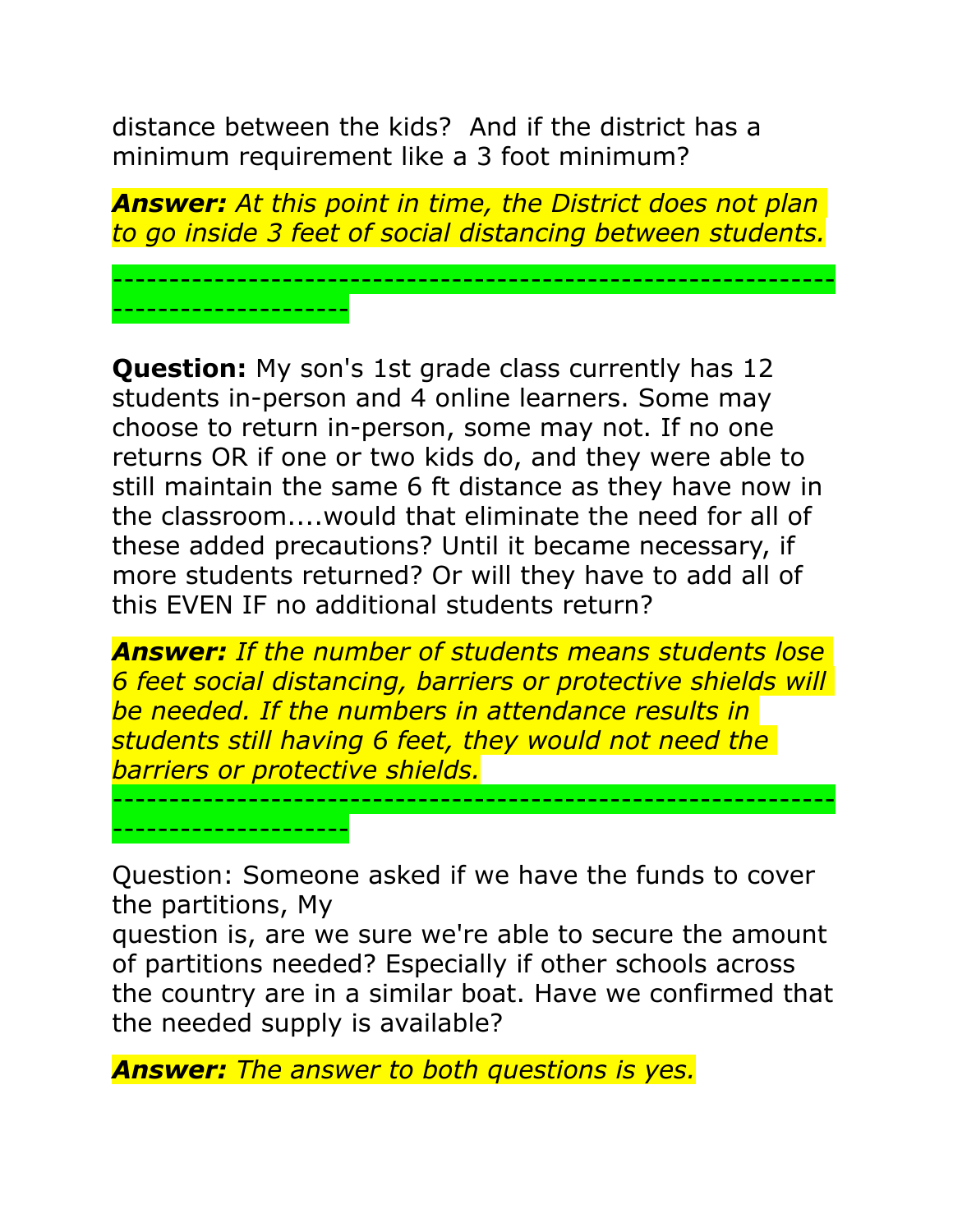**Question:** As the parent of a 1st grader I think the face shields are a mistake. My son comes home every day with jelly or yogurt all over his face, and I can only imagine what a face shield would look like. And unless the teacher is going to help each child clean it (unrealistic), then my child has to not only have the obstruction of possibly a plastic partition that will undoubtedly have spit and debris on it, plus a face shield that potentially has food/spit on it...and his mask? Plus add in the heat in coming months? I will send my son regardless, and will support whatever decision is made, but please think this through realistically for 5-7 year olds.

*----------------------------------------------------------------*

*---------------------*

*---------------------*

*Answer: Thank you for sharing your input which coincides with the purpose of providing a survey: to understand the viewpoints of the parents and employees. ----------------------------------------------------------------*

**Question:** I have a question for Dr Cox, more like a clarification, the Phase In model will start with K-2, then the other grades will follow, correct? So it's safe to assume that on 3/22 my kindergartner (and all of K-2) can be full time in person while my 4th grader (and the rest of 3-5, as well as Middle and HS) will still in hybrid mode?

*Answer: Yes, you are correct.* ---------------------------------------------------------------- ---------------------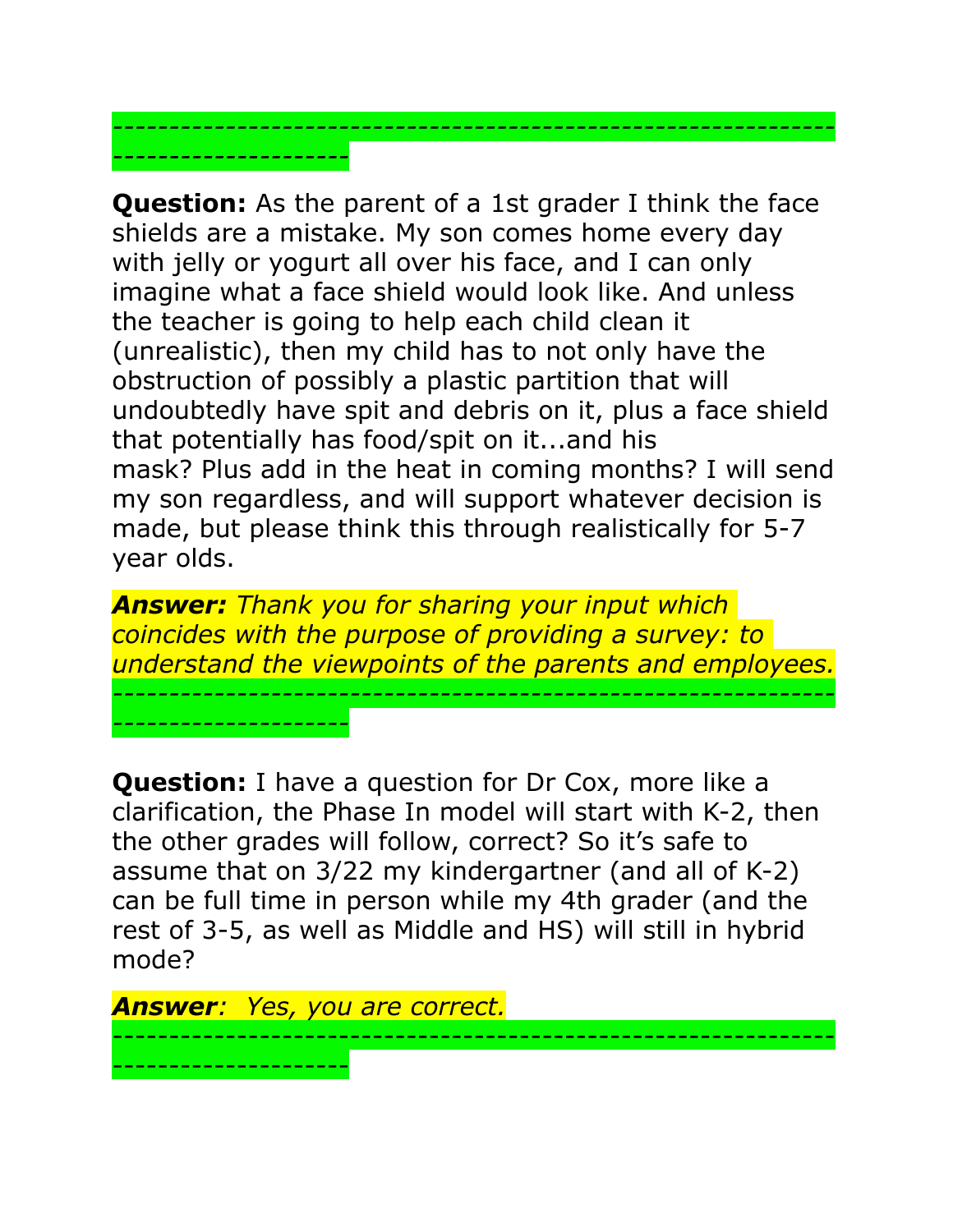**Question:** Will the district be open to heating published research parents have located regarding the topic of barrier uses in schools?

*Answer: Our school administrators, the Coordinator of Health Services and I receive continual updates and reports, and monitor federal, state and local agencies for guidance updates. Parents have also shared numerous research-based documents about a variety of topics connected to the pandemic since last spring. I welcome the opportunity to receive this information.*

----------------------------------------------------------------

---------------------

**Question:** Can you confirm that the decision that parents make for the final marking period is able to be changed during the semester (in person moving back to full remote, full remote student choosing to attend in person)? It had been said on the q/a session that the change could be made, but hearing (via social media, which isn't usually accurate) that decisions made are final.

*Answer: Yes, I can confirm that you are correct that parents will have the option to switch their child to either model during the semester. By doing so, it aligns with the fact that we are inviting all students back to the classrooms.* 

*In order to ensure appropriate spacing in classrooms, and the resources to provide remote instruction, we will need a process and intermittent deadlines to request make these changes. When pivoting from one mode to the other, the principal will need advance notice from parents.*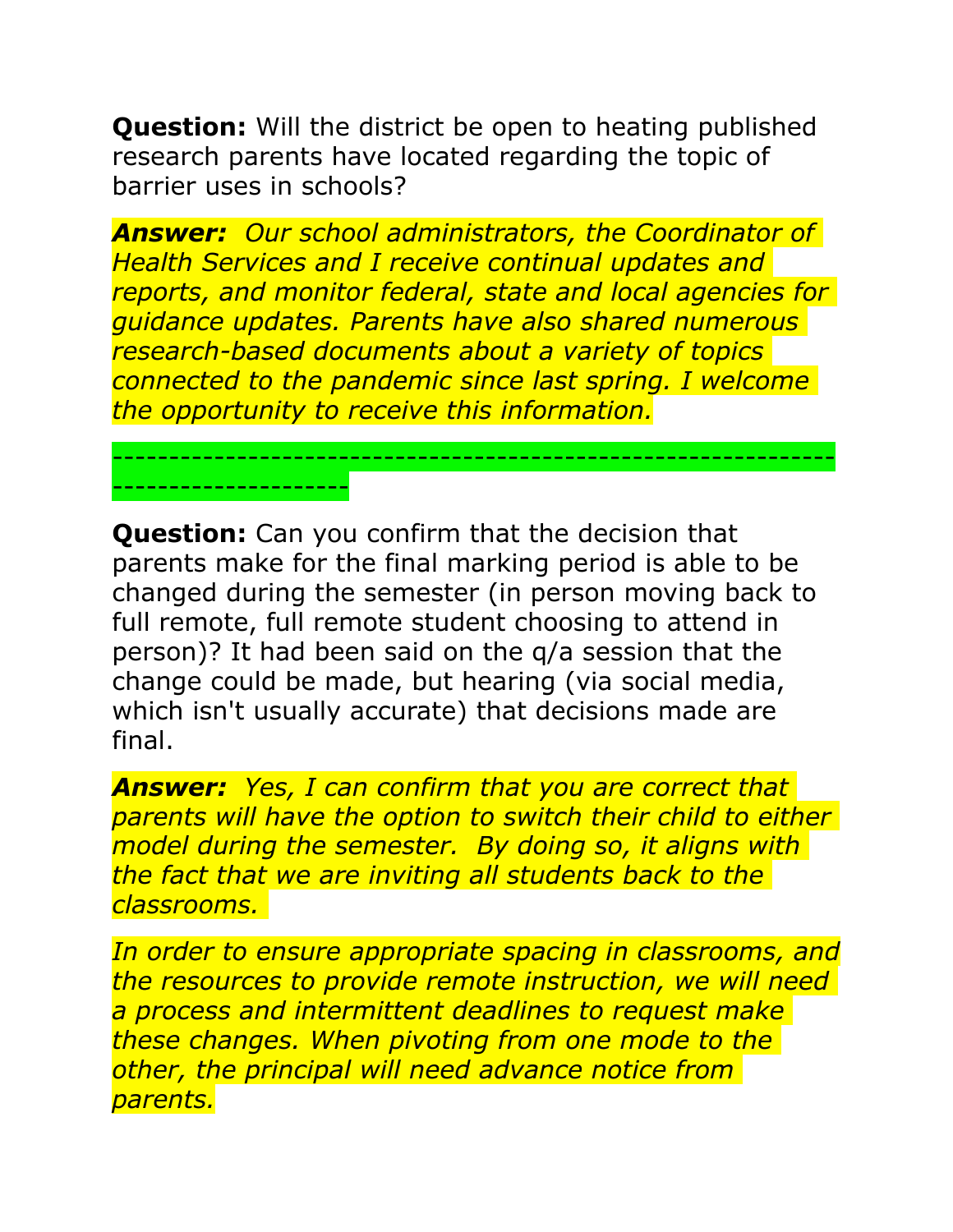**Question:** How will change of classes work? So many kids in the hallways--how will social distancing work?

---------------------

----------------------------------------------------------------

*Answer: We are aware of this challenge and it is one of several operational topics we are discussing with principals as recently as today.*

---------------------------------------------------------------- ---------------------